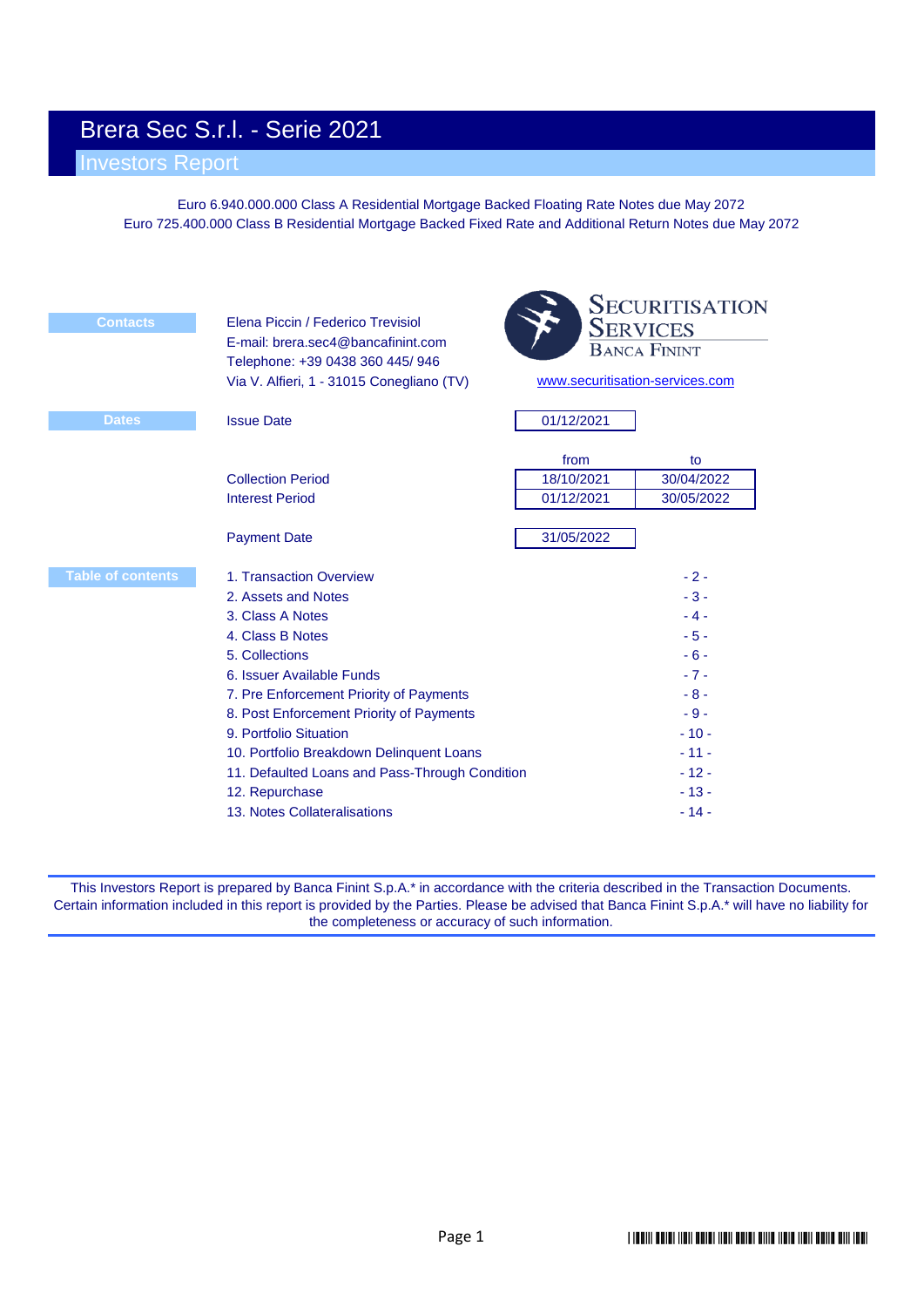# **2. Portfolio and Notes**

#### **The Portfolio**

The principal source of payment of interest on the Senior Notes and interest and Additional Return on the Junior Notes and of repayment of principal on the Notes will be Collections made in respect of the Portfolio purchased on 20 October 2021 by the Issuer pursuant to the terms of the Receivables Purchase Agreement.

#### **The Notes**

| <b>Classes</b>                                 | <b>Class A Notes</b> | <b>Class B Notes</b>   |
|------------------------------------------------|----------------------|------------------------|
| Principal Amount Outstanding on the Issue Date | 6.940.000.000,00     | 725.400.000,00         |
| <b>Currency</b>                                | <b>EUR</b>           | <b>EUR</b>             |
| <b>Issue Date</b>                              | 01 December 2021     | 01 December 2021       |
| <b>Final Maturity Date</b>                     | 31 May 2072          | 31 May 2072            |
| Listing                                        | Italy                | <b>Not listed</b>      |
| <b>ISIN</b>                                    | IT0005467698         | IT0005467706           |
| Common code                                    | 241827291            | <b>N.A.</b>            |
| Denomination                                   | 100.000.00           | 100.000,00             |
| Indexation                                     | Euribor 3M           | <b>Fixed Rated</b>     |
| Spread / Fixed Rate                            | Spread               | <b>Variable Return</b> |
| <b>Payment frequency</b>                       | Quarterly            | Quarterly              |

Under the Intercreditor Agreement, each of the Originators has undertaken that it will retain at the origination and maintain on an ongoing basis a material net economic interest of at least 5% in the Transaction in accordance with option (1)(d) of Article 405 of Regulation (EU) number 575/2013 (as amended, supplemented and/or replaced from time to time), option (1)(d) of Article 51 of the Commission Delegated Regulation (EU) number 231/2013 of 19 December 2012 (as amended, supplemented and/or replaced from time to time) and option 2(d) of Article 254 of Regulation (EU) number 35/2015 (as amended, supplemented and/or replaced from time to time). As at the Issue Date, such interest will be comprised of an interest in the first loss tranche (being the Junior Notes).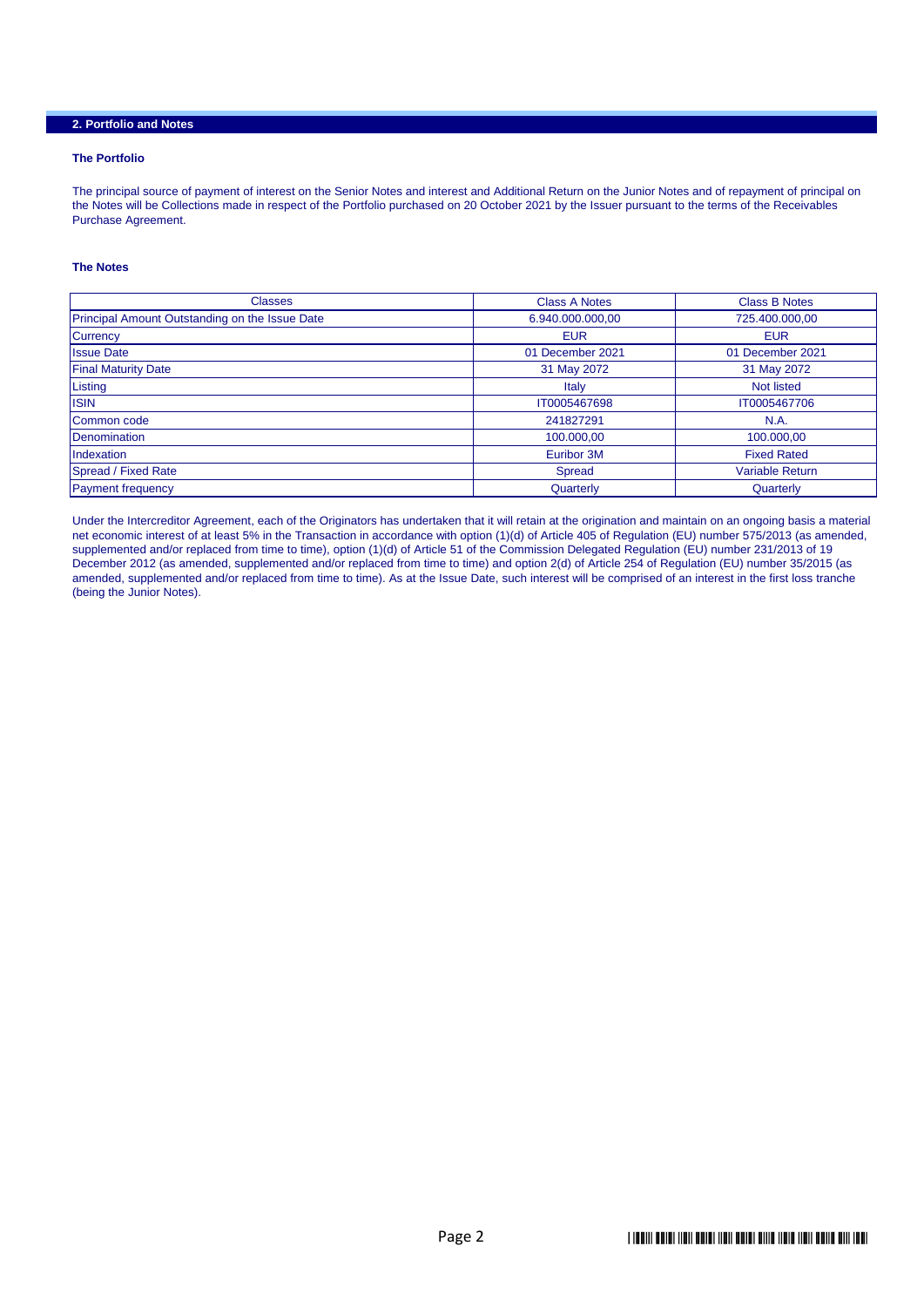# **1. Transaction Overview**

#### **Principal Parties**

| Arranger                                | Intesa Sanpaolo S.p.A.                                                                                                                                                                                                                                                                                                                                                                                                                                                                                                                                                                                                                                                               |
|-----------------------------------------|--------------------------------------------------------------------------------------------------------------------------------------------------------------------------------------------------------------------------------------------------------------------------------------------------------------------------------------------------------------------------------------------------------------------------------------------------------------------------------------------------------------------------------------------------------------------------------------------------------------------------------------------------------------------------------------|
| <b>Issuer</b>                           | Brera Sec S.r.l.                                                                                                                                                                                                                                                                                                                                                                                                                                                                                                                                                                                                                                                                     |
| Originator                              | Intesa Sanpaolo S.p.A                                                                                                                                                                                                                                                                                                                                                                                                                                                                                                                                                                                                                                                                |
| <b>Servicer</b>                         | Intesa Sanpaolo S.p.A                                                                                                                                                                                                                                                                                                                                                                                                                                                                                                                                                                                                                                                                |
| Representative of the Noteholders       | <b>Banca Finint S.p.A</b>                                                                                                                                                                                                                                                                                                                                                                                                                                                                                                                                                                                                                                                            |
| <b>Calculation Agent</b>                | <b>Banca Finint S.p.A</b>                                                                                                                                                                                                                                                                                                                                                                                                                                                                                                                                                                                                                                                            |
| <b>Corporate Services Provider</b>      | <b>Banca Finint S.p.A</b>                                                                                                                                                                                                                                                                                                                                                                                                                                                                                                                                                                                                                                                            |
| <b>Administrative Services Provider</b> | Intesa Sanpaolo S.p.A                                                                                                                                                                                                                                                                                                                                                                                                                                                                                                                                                                                                                                                                |
| <b>Account Bank</b>                     | Intesa Sanpaolo S.p.A.                                                                                                                                                                                                                                                                                                                                                                                                                                                                                                                                                                                                                                                               |
| <b>Reporting Entity</b>                 | Intesa Sanpaolo S.p.A                                                                                                                                                                                                                                                                                                                                                                                                                                                                                                                                                                                                                                                                |
| <b>Paying Agent</b>                     | Intesa Sanpaolo S.p.A.                                                                                                                                                                                                                                                                                                                                                                                                                                                                                                                                                                                                                                                               |
| <b>Subordinated Loan Provider</b>       | Intesa Sanpaolo S.p.A.                                                                                                                                                                                                                                                                                                                                                                                                                                                                                                                                                                                                                                                               |
| <b>Underwriter</b>                      | Intesa Sanpaolo S.p.A.                                                                                                                                                                                                                                                                                                                                                                                                                                                                                                                                                                                                                                                               |
|                                         |                                                                                                                                                                                                                                                                                                                                                                                                                                                                                                                                                                                                                                                                                      |
| <b>Main definitions</b>                 |                                                                                                                                                                                                                                                                                                                                                                                                                                                                                                                                                                                                                                                                                      |
| <b>Business Day</b>                     | means a day on which banks are generally open for business in Milan and on which the Trans-European<br>Automated Real Time Gross Transfer System (TARGET2) (or any successor thereto) is open.                                                                                                                                                                                                                                                                                                                                                                                                                                                                                       |
| <b>Cash Reserve Required Amount</b>     | means, with reference to each Payment Date, an amount equal to 1% of the Principal Outstanding Amount of the<br>Senior Notes on the Calculation Date immediately preceding such Payment Date, provided that the Cash Reserve<br>Required Amount will be equal to 0 (zero) on the earlier of (a) the Calculation Date on which the Calculation Agent<br>issues a Payments Report stating that on the immediately following Payment Date the Issuer Available Funds are<br>sufficient to repay in full on such Payment Date the Senior Notes, (b) the Final Maturity Date, (c) the date on which<br>the Representative of the Noteholders has delivered a Trigger Notice to the Issuer |
| Pass-Through Condition                  | means the condition which occurs when, prior to the service of a Trigger Notice and for as long as the Senior Notes<br>are outstanding, the Default Ratio is higher than 8%.                                                                                                                                                                                                                                                                                                                                                                                                                                                                                                         |
| <b>Clean Up Option Date</b>             | means the Payment Date on which the Principal Outstanding Amount of the Senior Notes is equal or lower than<br>10% of the Principal Outstanding Amount of the Senior Notes upon issue                                                                                                                                                                                                                                                                                                                                                                                                                                                                                                |
| <b>Collection Period</b>                | means each quarterly period commencing on (and excluding) a Collection Date and ending on (and including) the<br>next succeeding Collection Date and, in the case of the first Collection Period, commencing on (and including) the<br>Effective Date and ending on (and including) the Collection Date falling on 30 April 2022                                                                                                                                                                                                                                                                                                                                                     |
| <b>Default Ratio</b>                    | means, on each Calculation Date with respect to the immediately preceding Collection Date, the ratio, expressed<br>as a percentage, obtained by dividing: (A) the aggregate of the Outstanding Principal of the Receivables which<br>have become Defaulted Receivables (at the time of such classification) during the period between the Effective<br>Date and the immediately preceding Collection Date; by (B) the Initial Principal Portfolio.                                                                                                                                                                                                                                   |
| <b>Interest Period</b>                  | means each period commencing on (and including) a Payment Date and ending on (but excluding) the next<br>succeeding Payment Date, provided that the "First Interest Period" shall commence on (and include) the Issue<br>Date and end on (but exclude) the First Payment Date.                                                                                                                                                                                                                                                                                                                                                                                                       |
| <b>Payment Date</b>                     | means the First Payment Date and, thereafter, the last calendar day of February, May, August, November in each<br>year or, if such day is not a Business Day, the immediately preceeding Business Day, provided that the first<br>Payment Date will fall on 31 May 2022.                                                                                                                                                                                                                                                                                                                                                                                                             |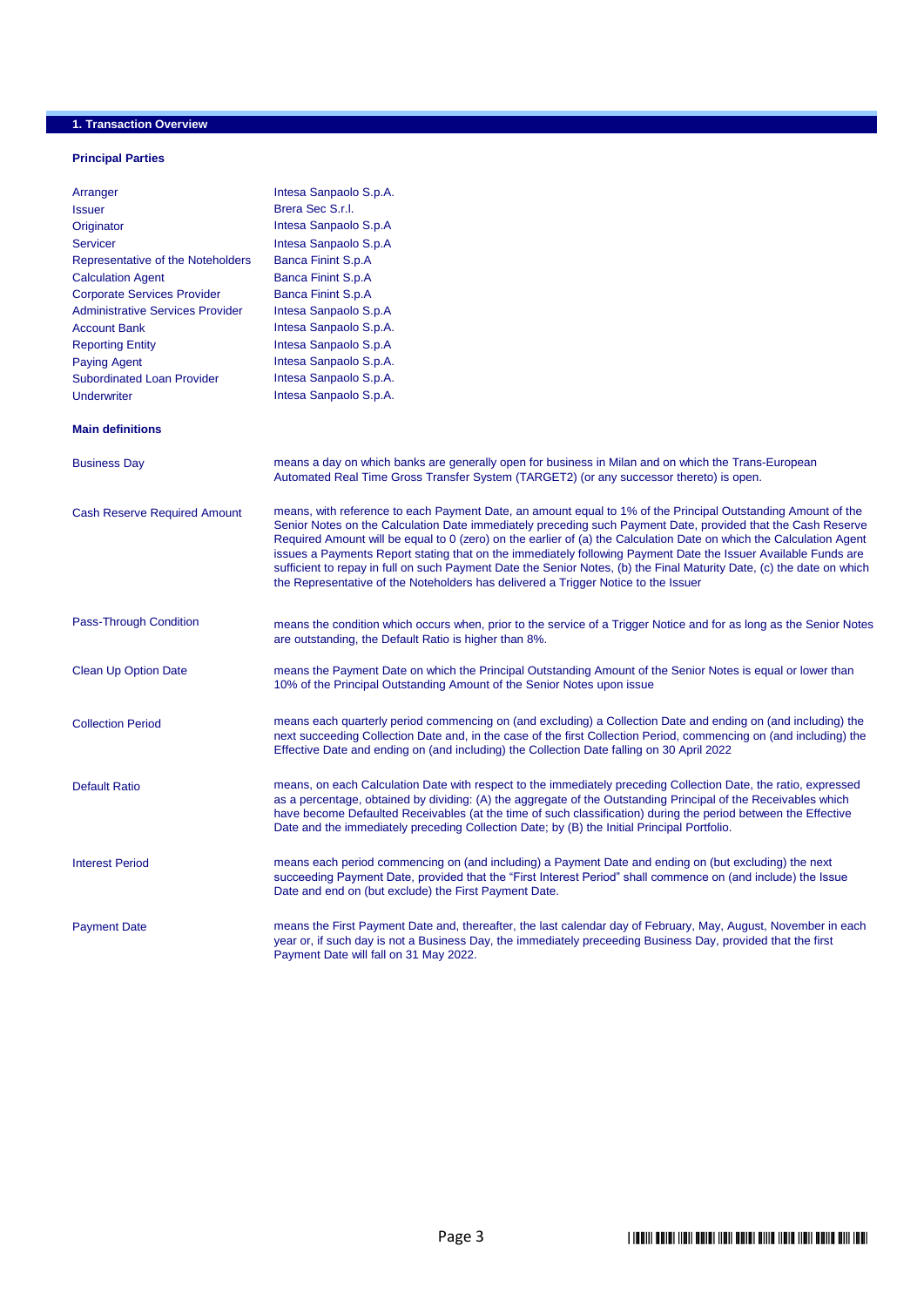#### **3. Class A Notes**

|            |                        |                     | Before payments                        |                        |                  | Accrued |                  | Payments       |               | After payments                         |                        |             |
|------------|------------------------|---------------------|----------------------------------------|------------------------|------------------|---------|------------------|----------------|---------------|----------------------------------------|------------------------|-------------|
|            | <b>Interest Period</b> | <b>Payment Date</b> | <b>Principal Outstanding</b><br>Amount | <b>Unpaid Interest</b> | Rate of Interest | Days    | Interest accrued | Principal      | Interest      | <b>Principal Amount</b><br>Outstanding | <b>Unpaid Interest</b> | Pool factor |
| 01/12/2021 | 30/05/2022             | 31/05/2022          | 6.940.000.000,00                       | <b>Section</b>         | 0,364%           | 181     | 12.700.894,00    | 217.039.408,60 | 12.700.894,00 | 6.722.960.591,40                       | $\sim$                 | 0,96872631  |
|            |                        |                     |                                        |                        |                  |         |                  |                |               |                                        |                        |             |
|            |                        |                     |                                        |                        |                  |         |                  |                |               |                                        |                        |             |
|            |                        |                     |                                        |                        |                  |         |                  |                |               |                                        |                        |             |
|            |                        |                     |                                        |                        |                  |         |                  |                |               |                                        |                        |             |
|            |                        |                     |                                        |                        |                  |         |                  |                |               |                                        |                        |             |
|            |                        |                     |                                        |                        |                  |         |                  |                |               |                                        |                        |             |
|            |                        |                     |                                        |                        |                  |         |                  |                |               |                                        |                        |             |
|            |                        |                     |                                        |                        |                  |         |                  |                |               |                                        |                        |             |
|            |                        |                     |                                        |                        |                  |         |                  |                |               |                                        |                        |             |
|            |                        |                     |                                        |                        |                  |         |                  |                |               |                                        |                        |             |
|            |                        |                     |                                        |                        |                  |         |                  |                |               |                                        |                        |             |
|            |                        |                     |                                        |                        |                  |         |                  |                |               |                                        |                        |             |
|            |                        |                     |                                        |                        |                  |         |                  |                |               |                                        |                        |             |
|            |                        |                     |                                        |                        |                  |         |                  |                |               |                                        |                        |             |
|            |                        |                     |                                        |                        |                  |         |                  |                |               |                                        |                        |             |
|            |                        |                     |                                        |                        |                  |         |                  |                |               |                                        |                        |             |
|            |                        |                     |                                        |                        |                  |         |                  |                |               |                                        |                        |             |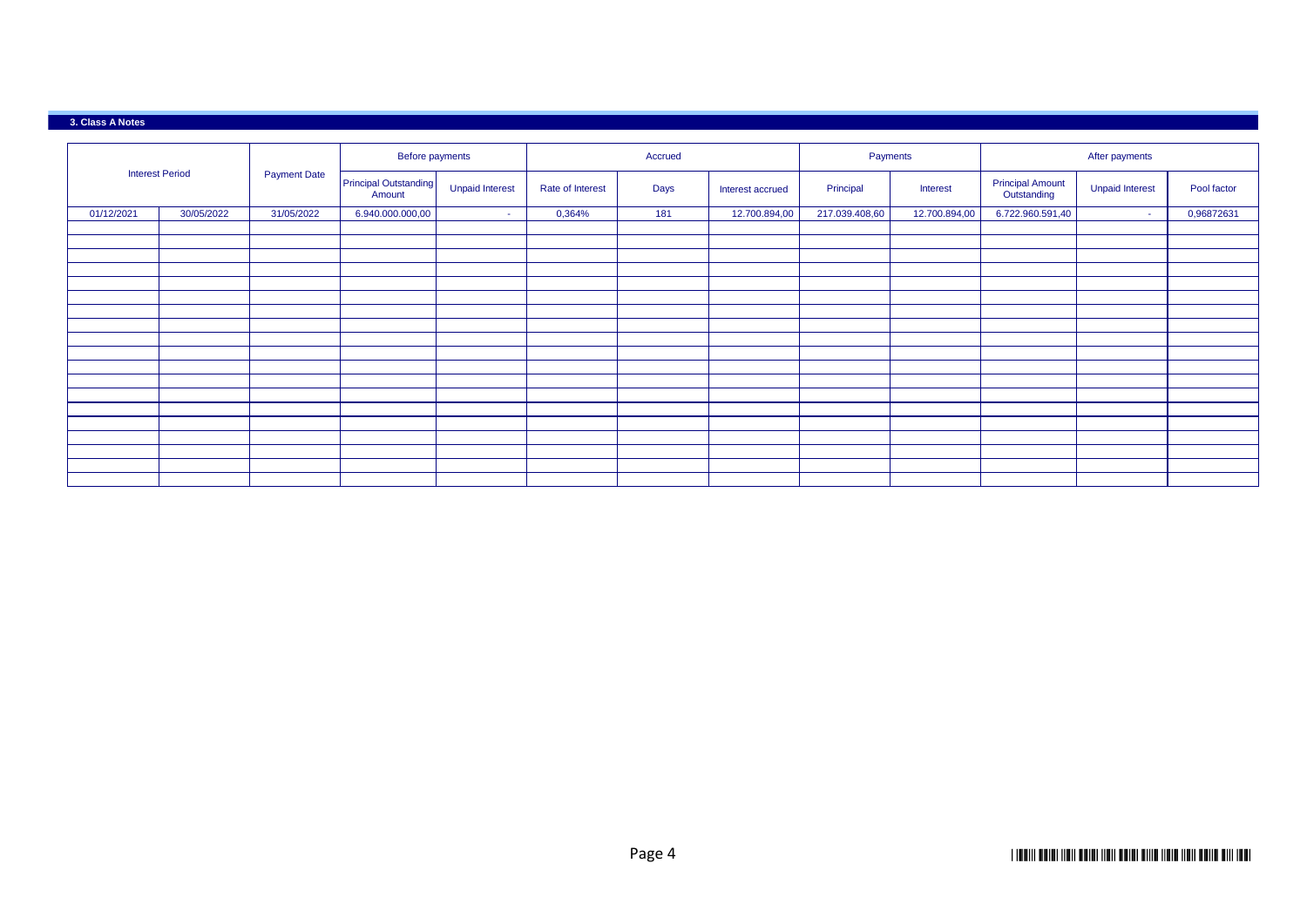#### **4. Class B Notes**

|            |                                                                                     |            |                        | Before payments  |        | Accrued          |              |          | Payments                 |                                        |                        | After payments |            |
|------------|-------------------------------------------------------------------------------------|------------|------------------------|------------------|--------|------------------|--------------|----------|--------------------------|----------------------------------------|------------------------|----------------|------------|
|            | <b>Interest Period</b><br><b>Payment Date</b><br>Principal<br>Outstanding<br>Amount |            | <b>Unpaid Interest</b> | Rate of Interest | Days   | Interest accrued | Principal    | Interest | <b>Additional Return</b> | <b>Principal Amount</b><br>Outstanding | <b>Unpaid Interest</b> | Pool factor    |            |
| 01/12/2021 | 30/05/2022                                                                          | 31/05/2022 | 725.400.000,00         | <b>Section</b>   | 0,500% | 181              | 1.823.583,06 | $\sim$   | 1.823.583,06             | 35.358.855,46                          | 725.400.000,00         | $\sim$         | 1,00000000 |
|            |                                                                                     |            |                        |                  |        |                  |              |          |                          |                                        |                        |                |            |
|            |                                                                                     |            |                        |                  |        |                  |              |          |                          |                                        |                        |                |            |
|            |                                                                                     |            |                        |                  |        |                  |              |          |                          |                                        |                        |                |            |
|            |                                                                                     |            |                        |                  |        |                  |              |          |                          |                                        |                        |                |            |
|            |                                                                                     |            |                        |                  |        |                  |              |          |                          |                                        |                        |                |            |
|            |                                                                                     |            |                        |                  |        |                  |              |          |                          |                                        |                        |                |            |
|            |                                                                                     |            |                        |                  |        |                  |              |          |                          |                                        |                        |                |            |
|            |                                                                                     |            |                        |                  |        |                  |              |          |                          |                                        |                        |                |            |
|            |                                                                                     |            |                        |                  |        |                  |              |          |                          |                                        |                        |                |            |
|            |                                                                                     |            |                        |                  |        |                  |              |          |                          |                                        |                        |                |            |
|            |                                                                                     |            |                        |                  |        |                  |              |          |                          |                                        |                        |                |            |
|            |                                                                                     |            |                        |                  |        |                  |              |          |                          |                                        |                        |                |            |
|            |                                                                                     |            |                        |                  |        |                  |              |          |                          |                                        |                        |                |            |
|            |                                                                                     |            |                        |                  |        |                  |              |          |                          |                                        |                        |                |            |
|            |                                                                                     |            |                        |                  |        |                  |              |          |                          |                                        |                        |                |            |
|            |                                                                                     |            |                        |                  |        |                  |              |          |                          |                                        |                        |                |            |
|            |                                                                                     |            |                        |                  |        |                  |              |          |                          |                                        |                        |                |            |
|            |                                                                                     |            |                        |                  |        |                  |              |          |                          |                                        |                        |                |            |
|            |                                                                                     |            |                        |                  |        |                  |              |          |                          |                                        |                        |                |            |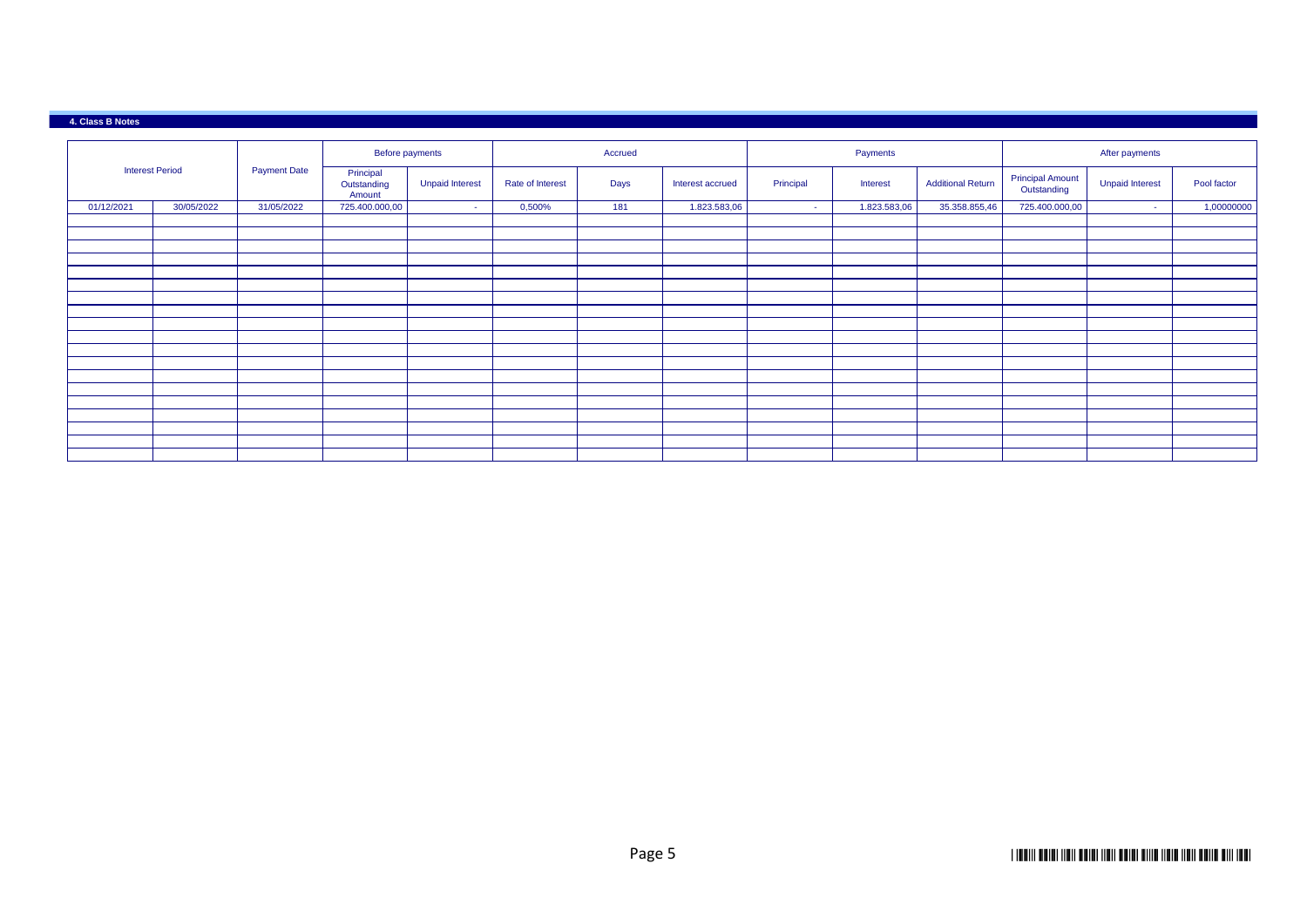#### **5. Collections**

|            |                          |                |                                              | <b>Performing Portfolio</b> |               |                                                                    |                          |                                  |                                 | <b>Defaulted Loans</b> |                                                      |                                          |
|------------|--------------------------|----------------|----------------------------------------------|-----------------------------|---------------|--------------------------------------------------------------------|--------------------------|----------------------------------|---------------------------------|------------------------|------------------------------------------------------|------------------------------------------|
|            | <b>Collection Period</b> |                | Principal collections   Interest collections | <b>Default Interests</b>    | Prepayments   | Other items<br><i>(penalties</i><br>included/recovery<br>expenses) | <b>Total Collections</b> | of which Principal<br>recoveries | of which Interest<br>recoveries | Other items            | <b>Total Recoveries on</b><br><b>Defaulted Loans</b> | <b>Total Collections of</b><br>Portfolio |
| 18/10/2021 | 30/04/2022               | 139.027.534,63 | 57.151.704,82                                | 1.309,58                    | 77.983.160,91 | 966.330,86                                                         | 275.130.040,80           | $\sim$                           | $\sim$                          | $\sim$                 |                                                      | 275.130.040,80                           |
|            |                          |                |                                              |                             |               |                                                                    |                          |                                  |                                 |                        |                                                      |                                          |
|            |                          |                |                                              |                             |               |                                                                    |                          |                                  |                                 |                        |                                                      |                                          |
|            |                          |                |                                              |                             |               |                                                                    |                          |                                  |                                 |                        |                                                      |                                          |
|            |                          |                |                                              |                             |               |                                                                    |                          |                                  |                                 |                        |                                                      |                                          |
|            |                          |                |                                              |                             |               |                                                                    |                          |                                  |                                 |                        |                                                      |                                          |
|            |                          |                |                                              |                             |               |                                                                    |                          |                                  |                                 |                        |                                                      |                                          |
|            |                          |                |                                              |                             |               |                                                                    |                          |                                  |                                 |                        |                                                      |                                          |
|            |                          |                |                                              |                             |               |                                                                    |                          |                                  |                                 |                        |                                                      |                                          |
|            |                          |                |                                              |                             |               |                                                                    |                          |                                  |                                 |                        |                                                      |                                          |
|            |                          |                |                                              |                             |               |                                                                    |                          |                                  |                                 |                        |                                                      |                                          |
|            |                          |                |                                              |                             |               |                                                                    |                          |                                  |                                 |                        |                                                      |                                          |
|            |                          |                |                                              |                             |               |                                                                    |                          |                                  |                                 |                        |                                                      |                                          |
|            |                          |                |                                              |                             |               |                                                                    |                          |                                  |                                 |                        |                                                      |                                          |
|            |                          |                |                                              |                             |               |                                                                    |                          |                                  |                                 |                        |                                                      |                                          |
|            |                          |                |                                              |                             |               |                                                                    |                          |                                  |                                 |                        |                                                      |                                          |
|            |                          |                |                                              |                             |               |                                                                    |                          |                                  |                                 |                        |                                                      |                                          |
|            |                          |                |                                              |                             |               |                                                                    |                          |                                  |                                 |                        |                                                      |                                          |
|            |                          |                |                                              |                             |               |                                                                    |                          |                                  |                                 |                        |                                                      |                                          |
|            |                          |                |                                              |                             |               |                                                                    |                          |                                  |                                 |                        |                                                      |                                          |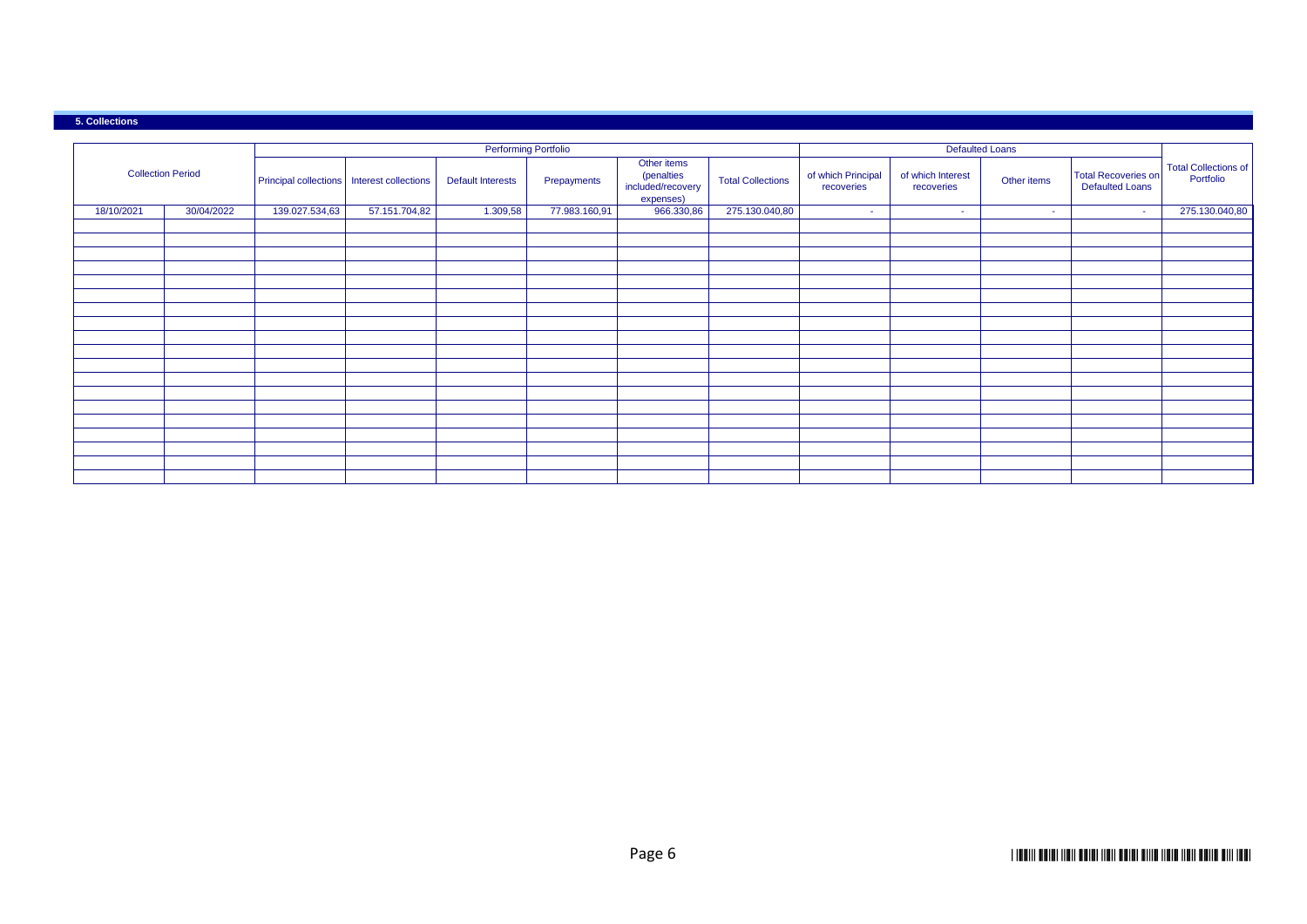### **6. Issuer Available Funds**

| <b>Collection Period</b> |            | <b>Collections and</b><br>Recoveries* | All amounts<br>transferred on the<br><b>Cash Reserve</b><br>Account on the<br>immediately<br>Date | All amounts of<br>interest accrued and<br>paid on the<br>Accounts during the<br>immediately<br>Period | All the proceeds<br>deriving from the<br>repurchase, if any,<br>of individual<br>Period | All the proceeds<br>deriving from the<br>sale, if any, of the<br>Portfolio in<br>Receivables during accordance with the Originators pursuant<br>provisions of the<br>Transaction<br><b>Documents</b> | All amounts<br>received by the<br>Issuer from the<br>to the Transaction<br><b>Documents</b> | <b>Any Amounts</b><br>standing to the<br>credit of the<br><b>Payments Account</b><br>or paid on the<br>Investment<br>Account* | Any amounts<br>received by the<br><b>Issuer from any</b><br>party to the<br>Transaction<br><b>Documents</b> | <b>Issuer Available</b><br><b>Funds</b> |
|--------------------------|------------|---------------------------------------|---------------------------------------------------------------------------------------------------|-------------------------------------------------------------------------------------------------------|-----------------------------------------------------------------------------------------|------------------------------------------------------------------------------------------------------------------------------------------------------------------------------------------------------|---------------------------------------------------------------------------------------------|-------------------------------------------------------------------------------------------------------------------------------|-------------------------------------------------------------------------------------------------------------|-----------------------------------------|
| 18/10/2021               | 30/04/2022 | 267.988.138,46                        | 69.400.000,00                                                                                     | ×.                                                                                                    | $\sim$                                                                                  | ÷.                                                                                                                                                                                                   | $\sim$                                                                                      | $\sim$                                                                                                                        | $\sim$                                                                                                      | 337.388.138,46                          |
|                          |            |                                       |                                                                                                   |                                                                                                       |                                                                                         |                                                                                                                                                                                                      |                                                                                             |                                                                                                                               |                                                                                                             |                                         |
|                          |            |                                       |                                                                                                   |                                                                                                       |                                                                                         |                                                                                                                                                                                                      |                                                                                             |                                                                                                                               |                                                                                                             |                                         |
|                          |            |                                       |                                                                                                   |                                                                                                       |                                                                                         |                                                                                                                                                                                                      |                                                                                             |                                                                                                                               |                                                                                                             |                                         |
|                          |            |                                       |                                                                                                   |                                                                                                       |                                                                                         |                                                                                                                                                                                                      |                                                                                             |                                                                                                                               |                                                                                                             |                                         |
|                          |            |                                       |                                                                                                   |                                                                                                       |                                                                                         |                                                                                                                                                                                                      |                                                                                             |                                                                                                                               |                                                                                                             |                                         |
|                          |            |                                       |                                                                                                   |                                                                                                       |                                                                                         |                                                                                                                                                                                                      |                                                                                             |                                                                                                                               |                                                                                                             |                                         |
|                          |            |                                       |                                                                                                   |                                                                                                       |                                                                                         |                                                                                                                                                                                                      |                                                                                             |                                                                                                                               |                                                                                                             |                                         |
|                          |            |                                       |                                                                                                   |                                                                                                       |                                                                                         |                                                                                                                                                                                                      |                                                                                             |                                                                                                                               |                                                                                                             |                                         |
|                          |            |                                       |                                                                                                   |                                                                                                       |                                                                                         |                                                                                                                                                                                                      |                                                                                             |                                                                                                                               |                                                                                                             |                                         |
|                          |            |                                       |                                                                                                   |                                                                                                       |                                                                                         |                                                                                                                                                                                                      |                                                                                             |                                                                                                                               |                                                                                                             |                                         |
|                          |            |                                       |                                                                                                   |                                                                                                       |                                                                                         |                                                                                                                                                                                                      |                                                                                             |                                                                                                                               |                                                                                                             |                                         |
|                          |            |                                       |                                                                                                   |                                                                                                       |                                                                                         |                                                                                                                                                                                                      |                                                                                             |                                                                                                                               |                                                                                                             |                                         |
|                          |            |                                       |                                                                                                   |                                                                                                       |                                                                                         |                                                                                                                                                                                                      |                                                                                             |                                                                                                                               |                                                                                                             |                                         |
|                          |            |                                       |                                                                                                   |                                                                                                       |                                                                                         |                                                                                                                                                                                                      |                                                                                             |                                                                                                                               |                                                                                                             |                                         |
|                          |            |                                       |                                                                                                   |                                                                                                       |                                                                                         |                                                                                                                                                                                                      |                                                                                             |                                                                                                                               |                                                                                                             |                                         |
|                          |            |                                       |                                                                                                   |                                                                                                       |                                                                                         |                                                                                                                                                                                                      |                                                                                             |                                                                                                                               |                                                                                                             |                                         |
|                          |            |                                       |                                                                                                   |                                                                                                       |                                                                                         |                                                                                                                                                                                                      |                                                                                             |                                                                                                                               |                                                                                                             |                                         |
|                          |            |                                       |                                                                                                   |                                                                                                       |                                                                                         |                                                                                                                                                                                                      |                                                                                             |                                                                                                                               |                                                                                                             |                                         |
|                          |            |                                       |                                                                                                   |                                                                                                       |                                                                                         |                                                                                                                                                                                                      |                                                                                             |                                                                                                                               |                                                                                                             |                                         |

\* With reference to the First Payment Date excluding the Collections already used on the Issue Date.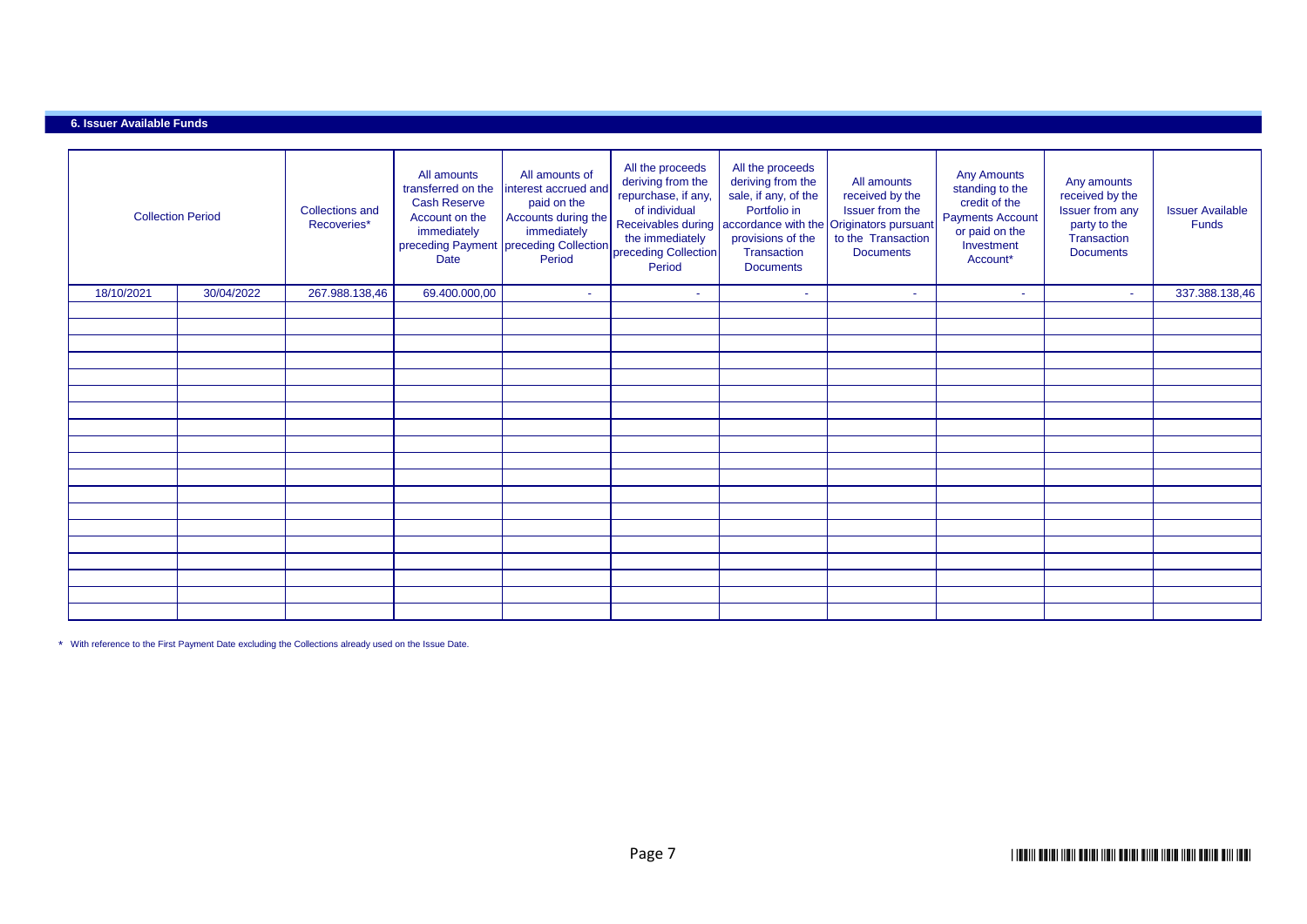#### **7. Pre Enforcement Priority of Payments**

| <b>Payment Date</b> | Expenses, taxes,<br><b>Issuer</b><br><b>Disbursement</b><br>Amount and Issuer<br><b>Retention Amount</b> | <b>Agent Fees</b> | Interest due and<br>payable on the<br><b>Senior Notes</b> | Amount necessary<br>to bring the balance<br>of the Cash<br>Reserve Account up<br>to the Cash<br><b>Reserve Required</b><br>Amount* | Interest due and<br>payable to the<br>Subordinated Loan<br>Provider | Principal amount<br>due and payable in<br>respect of the<br>Subordinated Loan<br>Agreement | to pay, pari passu<br>and pro rata the<br><b>Senior Notes</b><br><b>Principal Payment</b><br>Amount* | Any other amount<br>due and payable<br>under the<br>Transaction<br><b>Documents</b> | Interest due and<br>payable on the<br><b>Junior Notes</b> | <b>Principal Payment</b><br>Amount on the<br>Junior Notes ** | Additional Return on<br>the Junior Notes. | Residual balance of<br>the Payment<br>Account |
|---------------------|----------------------------------------------------------------------------------------------------------|-------------------|-----------------------------------------------------------|------------------------------------------------------------------------------------------------------------------------------------|---------------------------------------------------------------------|--------------------------------------------------------------------------------------------|------------------------------------------------------------------------------------------------------|-------------------------------------------------------------------------------------|-----------------------------------------------------------|--------------------------------------------------------------|-------------------------------------------|-----------------------------------------------|
| 31/05/2022          | 141.782,40                                                                                               | 749.151,05        | 12.700.894,00                                             | 69.400.000,00                                                                                                                      | 174.463,89                                                          | <b>Section</b>                                                                             | 217.039.408,60                                                                                       | $\sim$                                                                              | 1.823.583,06                                              | $\sim$                                                       | 35.358.855,46                             | <b>Contract</b>                               |
|                     |                                                                                                          |                   |                                                           |                                                                                                                                    |                                                                     |                                                                                            |                                                                                                      |                                                                                     |                                                           |                                                              |                                           |                                               |
|                     |                                                                                                          |                   |                                                           |                                                                                                                                    |                                                                     |                                                                                            |                                                                                                      |                                                                                     |                                                           |                                                              |                                           |                                               |
|                     |                                                                                                          |                   |                                                           |                                                                                                                                    |                                                                     |                                                                                            |                                                                                                      |                                                                                     |                                                           |                                                              |                                           |                                               |
|                     |                                                                                                          |                   |                                                           |                                                                                                                                    |                                                                     |                                                                                            |                                                                                                      |                                                                                     |                                                           |                                                              |                                           |                                               |
|                     |                                                                                                          |                   |                                                           |                                                                                                                                    |                                                                     |                                                                                            |                                                                                                      |                                                                                     |                                                           |                                                              |                                           |                                               |
|                     |                                                                                                          |                   |                                                           |                                                                                                                                    |                                                                     |                                                                                            |                                                                                                      |                                                                                     |                                                           |                                                              |                                           |                                               |
|                     |                                                                                                          |                   |                                                           |                                                                                                                                    |                                                                     |                                                                                            |                                                                                                      |                                                                                     |                                                           |                                                              |                                           |                                               |
|                     |                                                                                                          |                   |                                                           |                                                                                                                                    |                                                                     |                                                                                            |                                                                                                      |                                                                                     |                                                           |                                                              |                                           |                                               |
|                     |                                                                                                          |                   |                                                           |                                                                                                                                    |                                                                     |                                                                                            |                                                                                                      |                                                                                     |                                                           |                                                              |                                           |                                               |
|                     |                                                                                                          |                   |                                                           |                                                                                                                                    |                                                                     |                                                                                            |                                                                                                      |                                                                                     |                                                           |                                                              |                                           |                                               |
|                     |                                                                                                          |                   |                                                           |                                                                                                                                    |                                                                     |                                                                                            |                                                                                                      |                                                                                     |                                                           |                                                              |                                           |                                               |
|                     |                                                                                                          |                   |                                                           |                                                                                                                                    |                                                                     |                                                                                            |                                                                                                      |                                                                                     |                                                           |                                                              |                                           |                                               |
|                     |                                                                                                          |                   |                                                           |                                                                                                                                    |                                                                     |                                                                                            |                                                                                                      |                                                                                     |                                                           |                                                              |                                           |                                               |
|                     |                                                                                                          |                   |                                                           |                                                                                                                                    |                                                                     |                                                                                            |                                                                                                      |                                                                                     |                                                           |                                                              |                                           |                                               |
|                     |                                                                                                          |                   |                                                           |                                                                                                                                    |                                                                     |                                                                                            |                                                                                                      |                                                                                     |                                                           |                                                              |                                           |                                               |
|                     |                                                                                                          |                   |                                                           |                                                                                                                                    |                                                                     |                                                                                            |                                                                                                      |                                                                                     |                                                           |                                                              |                                           |                                               |
|                     |                                                                                                          |                   |                                                           |                                                                                                                                    |                                                                     |                                                                                            |                                                                                                      |                                                                                     |                                                           |                                                              |                                           |                                               |
|                     |                                                                                                          |                   |                                                           |                                                                                                                                    |                                                                     |                                                                                            |                                                                                                      |                                                                                     |                                                           |                                                              |                                           |                                               |

\* Before the occurrence of a Pass-Through Condition, the Senior Notes Principal Payment Amount on the Senior Notes on such Payment Date or (ii) after the occurrence of a Pass-Through Condition, the Principal Amount in resp

\*\* Provided that the Senior Notes have been redeemed in full, to pay, pari passu and pro rata on any Payment Date (i) before the occurrence of a Pass-Through Condition, the Junior Notes Principal Payment Amount on the Juni until the Principal Outstanding Amount of the Junior Notes is equal to the Junior Notes Retained Amount.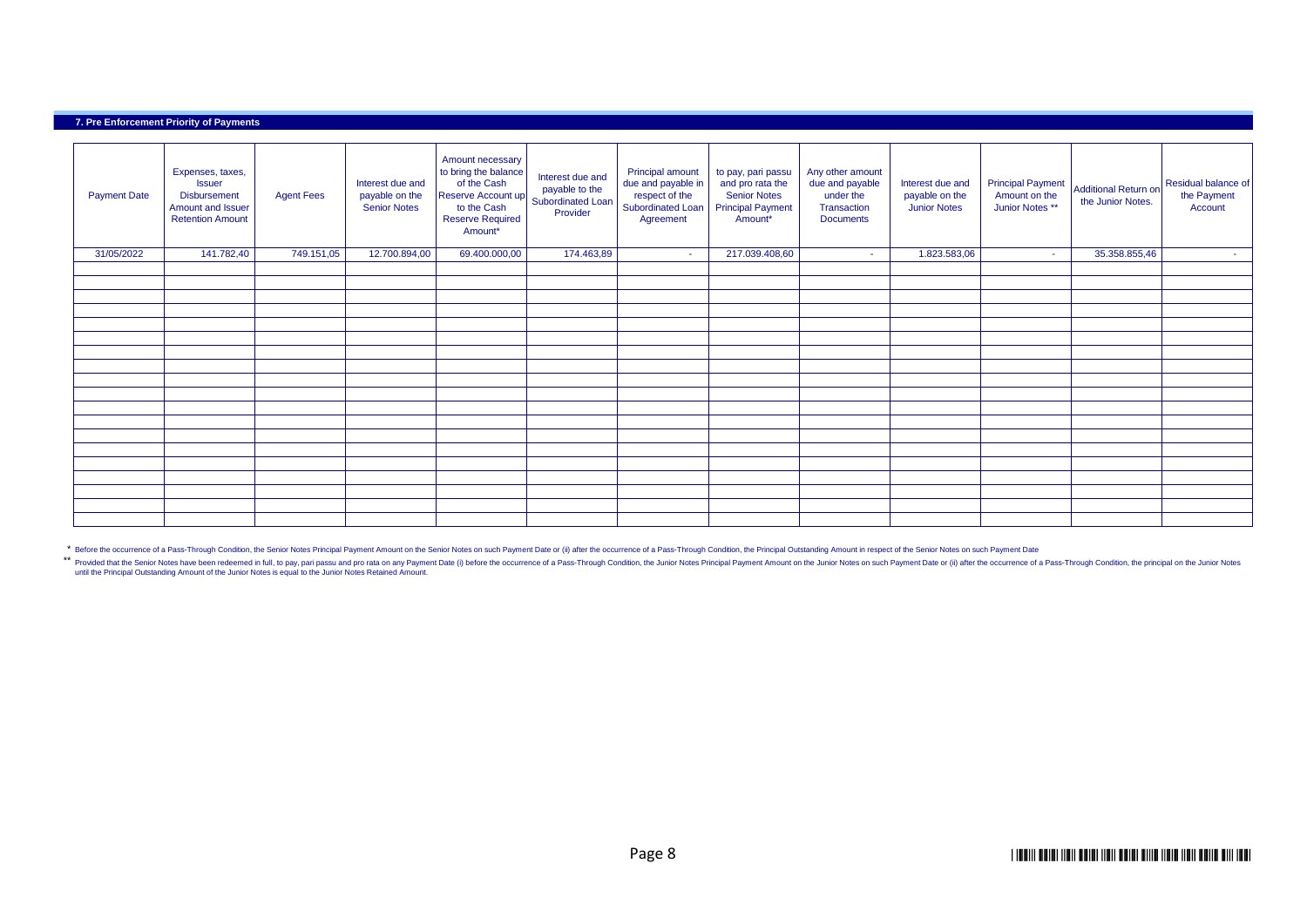### **8. Post Enforcement Priority of Payments**

| <b>Payment Date</b> | Expenses, taxes,<br><b>Issuer</b><br><b>Disbursement</b><br>Amount and Issuer<br><b>Retention Amount</b> | <b>Agent Fees</b> | Interest due and<br>payable on the<br><b>Senior Notes</b> | Principal<br>Outstanding<br>Amount of the<br><b>Senior Notes</b> | Interest due and<br>payable to the<br>Subordinated Loan<br>Provider | Principal amount<br>due and payable in<br>respect of the<br>Subordinated Loan<br>Agreement | Any other amount<br>due and payable<br>under the<br>Transaction<br><b>Documents</b> | Interest due and<br>payable on the<br><b>Junior Notes</b> | Principal<br>Outstanding<br>Amount in respect<br>of the Junior Notes | <b>Additional Return</b><br>on the Junior Notes | Residual balance of<br>the Payment<br>Account |
|---------------------|----------------------------------------------------------------------------------------------------------|-------------------|-----------------------------------------------------------|------------------------------------------------------------------|---------------------------------------------------------------------|--------------------------------------------------------------------------------------------|-------------------------------------------------------------------------------------|-----------------------------------------------------------|----------------------------------------------------------------------|-------------------------------------------------|-----------------------------------------------|
|                     |                                                                                                          |                   |                                                           |                                                                  |                                                                     |                                                                                            |                                                                                     |                                                           |                                                                      |                                                 |                                               |
|                     |                                                                                                          |                   |                                                           |                                                                  |                                                                     |                                                                                            |                                                                                     |                                                           |                                                                      |                                                 |                                               |
|                     |                                                                                                          |                   |                                                           |                                                                  |                                                                     |                                                                                            |                                                                                     |                                                           |                                                                      |                                                 |                                               |
|                     |                                                                                                          |                   |                                                           |                                                                  |                                                                     |                                                                                            |                                                                                     |                                                           |                                                                      |                                                 |                                               |
|                     |                                                                                                          |                   |                                                           |                                                                  |                                                                     |                                                                                            |                                                                                     |                                                           |                                                                      |                                                 |                                               |
|                     |                                                                                                          |                   |                                                           |                                                                  |                                                                     |                                                                                            |                                                                                     |                                                           |                                                                      |                                                 |                                               |
|                     |                                                                                                          |                   |                                                           |                                                                  |                                                                     |                                                                                            |                                                                                     |                                                           |                                                                      |                                                 |                                               |
|                     |                                                                                                          |                   |                                                           |                                                                  |                                                                     |                                                                                            |                                                                                     |                                                           |                                                                      |                                                 |                                               |
|                     |                                                                                                          |                   |                                                           |                                                                  |                                                                     |                                                                                            |                                                                                     |                                                           |                                                                      |                                                 |                                               |
|                     |                                                                                                          |                   |                                                           |                                                                  |                                                                     |                                                                                            |                                                                                     |                                                           |                                                                      |                                                 |                                               |
|                     |                                                                                                          |                   |                                                           |                                                                  |                                                                     |                                                                                            |                                                                                     |                                                           |                                                                      |                                                 |                                               |
|                     |                                                                                                          |                   |                                                           |                                                                  |                                                                     |                                                                                            |                                                                                     |                                                           |                                                                      |                                                 |                                               |
|                     |                                                                                                          |                   |                                                           |                                                                  |                                                                     |                                                                                            |                                                                                     |                                                           |                                                                      |                                                 |                                               |
|                     |                                                                                                          |                   |                                                           |                                                                  |                                                                     |                                                                                            |                                                                                     |                                                           |                                                                      |                                                 |                                               |
|                     |                                                                                                          |                   |                                                           |                                                                  |                                                                     |                                                                                            |                                                                                     |                                                           |                                                                      |                                                 |                                               |
|                     |                                                                                                          |                   |                                                           |                                                                  |                                                                     |                                                                                            |                                                                                     |                                                           |                                                                      |                                                 |                                               |
|                     |                                                                                                          |                   |                                                           |                                                                  |                                                                     |                                                                                            |                                                                                     |                                                           |                                                                      |                                                 |                                               |
|                     |                                                                                                          |                   |                                                           |                                                                  |                                                                     |                                                                                            |                                                                                     |                                                           |                                                                      |                                                 |                                               |
|                     |                                                                                                          |                   |                                                           |                                                                  |                                                                     |                                                                                            |                                                                                     |                                                           |                                                                      |                                                 |                                               |
|                     |                                                                                                          |                   |                                                           |                                                                  |                                                                     |                                                                                            |                                                                                     |                                                           |                                                                      |                                                 |                                               |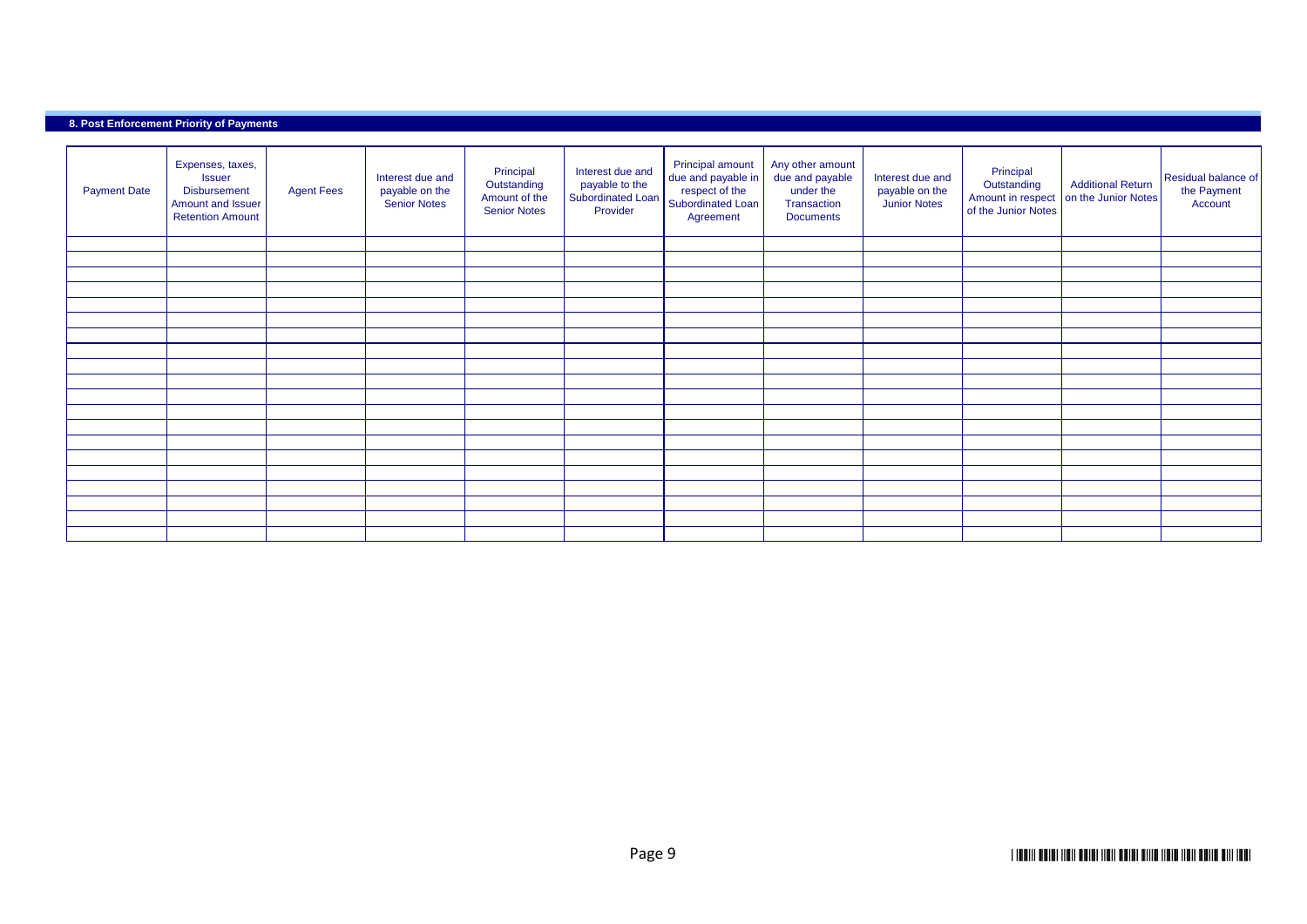#### Outstanding principal not overdue Overdue Principal Instalment Overdue Interest Instalment Outstanding principal Total **Outstanding** principal not overdue Overdue Principal Instalment Overdue Interest Instalment Outstanding<br>principal amount principal amount Total Outstanding principal not overdue Overdue Principal Instalment Overdue Interest Instalment Outstanding principal Total<br>
amount (A) | (B) | (C) | (D) = (A) + (B) | (D) = (A) + (B) | (E) = (C) + (D) | (F) | (G) | (H) | (H) = (C) + (D) | (B) + (D) = (C) + (D) | (B) + (D) = (C) + (D) | (F) + (D) | (F) | (G) = (C) + (D) | (F) | (C) = (C) + (D) | (F) | 18/10/2021 30/04/2022 7.448.360.485,67 51.074,68 25.203,21 7.448.360.560,35 7.448.360.560,35 7.49.360.560,35 7.448.360.560,35 7.448.360.560,35 7.448.360.560,35 7.448.360.560,35 7.448.360.560,35 7.448.360.560,35 7.448.385. **9. Portfolio Situation** Collection Period Performing Loans (Included Delinquent Loans) **Defaulted Loans** Defaulted Loans **Defaulted Loans** Total Portfolio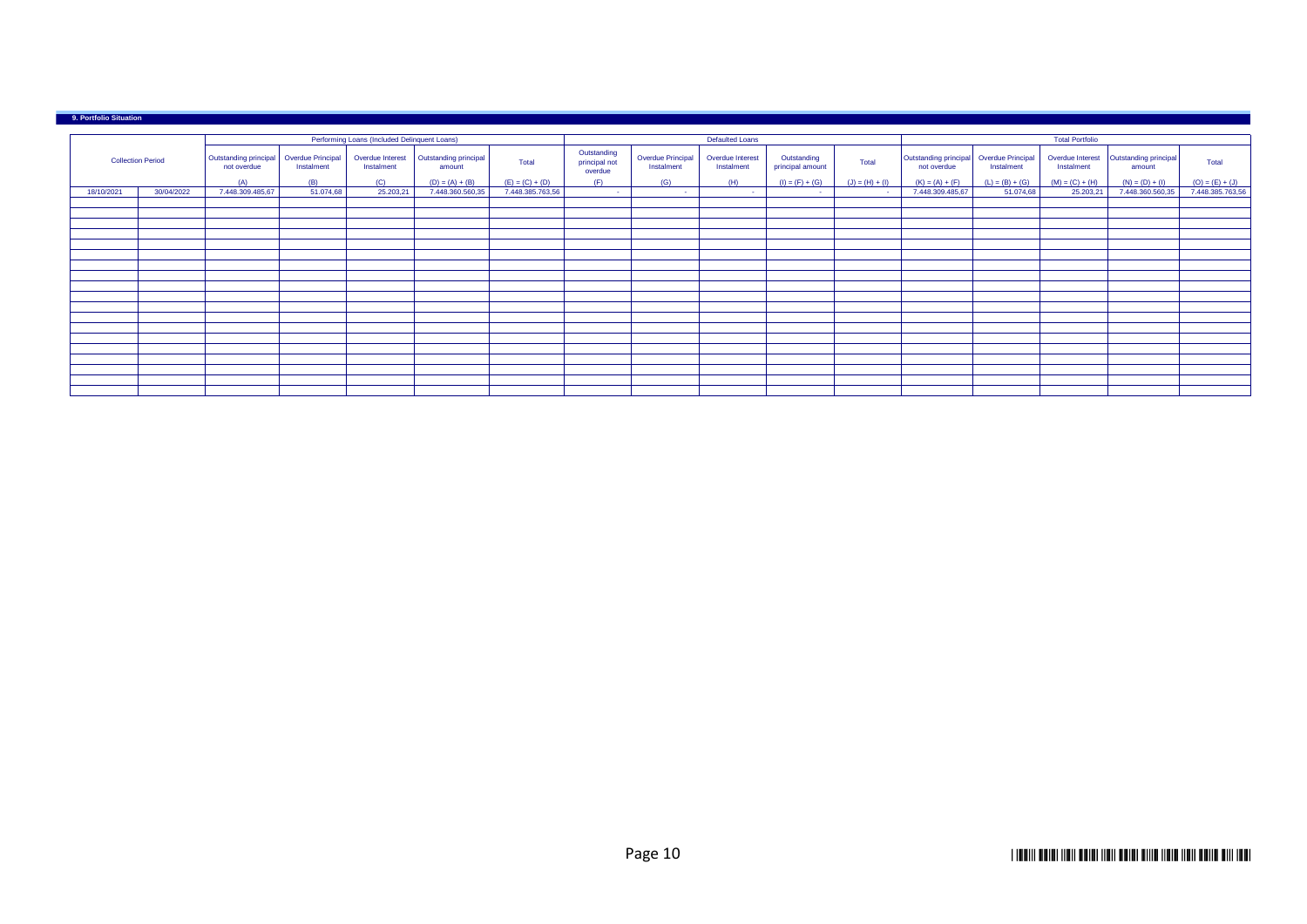# **10. Portfolio Breakdown Delinquent Loans**

# **A) Monthly Delinquent Loans**

| Days in arrears      | Outstanding<br>principal not<br>overdue | <b>Overdue Principal</b><br><b>Instalment</b> | <b>Overdue Interest</b><br>Instalment | <b>Total Overdue</b> | Outstanding<br>principal amount | <b>Total</b>      |
|----------------------|-----------------------------------------|-----------------------------------------------|---------------------------------------|----------------------|---------------------------------|-------------------|
|                      | (A)                                     | (B)                                           | (C)                                   | $(D) = (B) + (C)$    | $(E) = (A) + (B)$               | $(F) = (A) + (D)$ |
| $>0 < = 30$          | ٠                                       | ۰                                             |                                       |                      |                                 |                   |
| >30 < 60             | 135.817,13                              | 421,19                                        | 441,10                                | 862,29               | 136.238,32                      | 136.679,42        |
| $>60 \le 90$         | 1.884.403.77                            | 12.083.57                                     | 4.610.27                              | 16.693.84            | 1.896.487.34                    | 1.901.097,61      |
| >90 < 120            | 360.145.34                              | 2.043,59                                      | 1.707,65                              | 3.751,24             | 362.188,93                      | 363.896,58        |
| $>120$ <=150         |                                         |                                               |                                       |                      |                                 |                   |
| $>150$ <=180         | 357.202,59                              | 3.787,30                                      | 2.357,26                              | 6.144,56             | 360.989,89                      | 363.347,15        |
| >180 < 210           | 360.699,92                              | 4.483,58                                      | 3.783,32                              | 8.266,90             | 365.183,50                      | 368.966,82        |
| >210 < 240           | 139.731,79                              | 1.390,24                                      | 1.080,26                              | 2.470,50             | 141.122,03                      | 142.202.29        |
| >240 < 270           | 88.084.97                               | 2.662,14                                      | 1.164,61                              | 3.826,75             | 90.747.11                       | 91.911,72         |
| >270 < 300           | 108.345.37                              | 2.369.23                                      | 904.73                                | 3.273.96             | 110.714.60                      | 111.619.33        |
| >300                 | ۰                                       |                                               |                                       |                      |                                 |                   |
| Delinquent Loans (1) | 3.434.430.88                            | 29.240.84                                     | 16.049,20                             | 45.290.04            | 3.463.671,72                    | 3.479.720,92      |

# **B) Quarterly Delinquent Loans**

 $\overline{\phantom{a}}$ 

| Days in arrears      | Outstanding<br>principal not<br>overdue<br>(A) | <b>Overdue Principal</b><br>Instalment<br>(B) | Overdue Interest<br>Instalment<br>(C) | <b>Total Overdue</b><br>$(D) = (B) + (C)$ | Outstanding<br>principal amount<br>$(E) = (A) + (B)$ | <b>Total</b><br>$(F) = (A) + (D)$ |
|----------------------|------------------------------------------------|-----------------------------------------------|---------------------------------------|-------------------------------------------|------------------------------------------------------|-----------------------------------|
| $>0 < = 90$          |                                                |                                               |                                       |                                           |                                                      |                                   |
| >90 < 180            |                                                |                                               |                                       | $\sim$                                    |                                                      |                                   |
| >180 < 270           | ۰                                              |                                               |                                       | $\sim$                                    |                                                      |                                   |
| >270 < 360           |                                                |                                               |                                       | $\overline{\phantom{a}}$                  |                                                      |                                   |
| >360                 |                                                |                                               |                                       |                                           |                                                      |                                   |
| Delinquent Loans (2) |                                                |                                               |                                       |                                           |                                                      |                                   |

# **C) Semi annual Delinquent Loans**

| Days in arrears      | Outstanding<br>principal not<br>overdue | <b>Overdue Principal</b><br>Instalment | Overdue Interest<br>Instalment | <b>Total Overdue</b> | Outstanding<br>principal amount | <b>Total</b>      |
|----------------------|-----------------------------------------|----------------------------------------|--------------------------------|----------------------|---------------------------------|-------------------|
|                      | (A)                                     | (B)                                    | (C)                            | $(D) = (B) + (C)$    | $(E) = (A) + (B)$               | $(F) = (A) + (D)$ |
| >0 < 180             |                                         |                                        |                                |                      |                                 |                   |
| >180 < 360           |                                         |                                        |                                | ۰                    |                                 |                   |
| >360                 |                                         |                                        |                                |                      |                                 |                   |
| Delinquent Loans (3) |                                         |                                        |                                | ۰                    |                                 |                   |

#### **D) Mortgage Loans classified as Delinquent Loans**

|                                    | Outstanding<br>principal not<br>overdue | <b>Overdue Principal</b><br>Instalment | Overdue Interest<br>Instalment | <b>Total Overdue</b> | Outstanding<br>principal amount | Total             |
|------------------------------------|-----------------------------------------|----------------------------------------|--------------------------------|----------------------|---------------------------------|-------------------|
|                                    | (A)                                     | (B)                                    | (C)                            | $(D) = (B) + (C)$    | $(E) = (A) + (B)$               | $(F) = (A) + (D)$ |
| Delinquent Loans $(1) + (2) + (3)$ | 3.434.430.88                            | 29.240.84                              | 16.049.20                      | 45.290.04            | 3.463.671.72                    | 3.479.720.92      |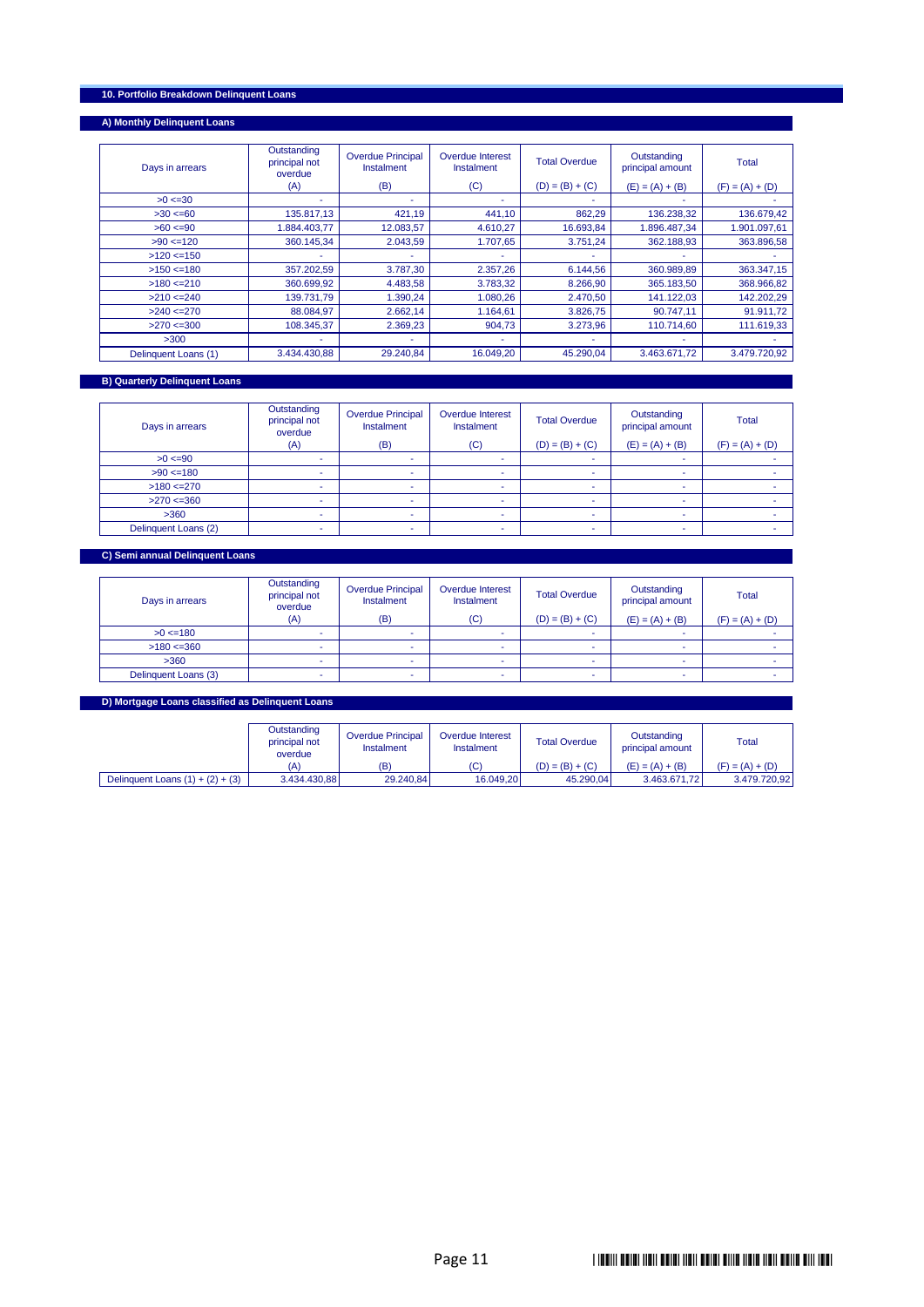# **11. Defaulted Loans and Pass-Through Condition**

| <b>Collection Period</b> |  | The Outstanding<br>Principal of the Defaulted<br>Receivables (at the time<br>of such classification)<br>during the period<br>between the Effective<br>Date and the<br>immediately preceding<br><b>Collection Date</b><br>(A) | <b>Initial Principal Portfolio</b><br>(B) | <b>Default Ratio</b><br>$(C) = (A) / (B)$ | Limit | Pass-Through Condition<br>YES / NO |
|--------------------------|--|------------------------------------------------------------------------------------------------------------------------------------------------------------------------------------------------------------------------------|-------------------------------------------|-------------------------------------------|-------|------------------------------------|
| 30/04/2022<br>18/10/2021 |  | $\sim$                                                                                                                                                                                                                       | 7.665.366.275,15                          | 0,0000%                                   | 8,00% | <b>NO</b>                          |
|                          |  |                                                                                                                                                                                                                              |                                           |                                           |       |                                    |
|                          |  |                                                                                                                                                                                                                              |                                           |                                           |       |                                    |
|                          |  |                                                                                                                                                                                                                              |                                           |                                           |       |                                    |
|                          |  |                                                                                                                                                                                                                              |                                           |                                           |       |                                    |
|                          |  |                                                                                                                                                                                                                              |                                           |                                           |       |                                    |
|                          |  |                                                                                                                                                                                                                              |                                           |                                           |       |                                    |
|                          |  |                                                                                                                                                                                                                              |                                           |                                           |       |                                    |
|                          |  |                                                                                                                                                                                                                              |                                           |                                           |       |                                    |
|                          |  |                                                                                                                                                                                                                              |                                           |                                           |       |                                    |
|                          |  |                                                                                                                                                                                                                              |                                           |                                           |       |                                    |
|                          |  |                                                                                                                                                                                                                              |                                           |                                           |       |                                    |
|                          |  |                                                                                                                                                                                                                              |                                           |                                           |       |                                    |
|                          |  |                                                                                                                                                                                                                              |                                           |                                           |       |                                    |
|                          |  |                                                                                                                                                                                                                              |                                           |                                           |       |                                    |
|                          |  |                                                                                                                                                                                                                              |                                           |                                           |       |                                    |
|                          |  |                                                                                                                                                                                                                              |                                           |                                           |       |                                    |
|                          |  |                                                                                                                                                                                                                              |                                           |                                           |       |                                    |
|                          |  |                                                                                                                                                                                                                              |                                           |                                           |       |                                    |
|                          |  |                                                                                                                                                                                                                              |                                           |                                           |       |                                    |
|                          |  |                                                                                                                                                                                                                              |                                           |                                           |       |                                    |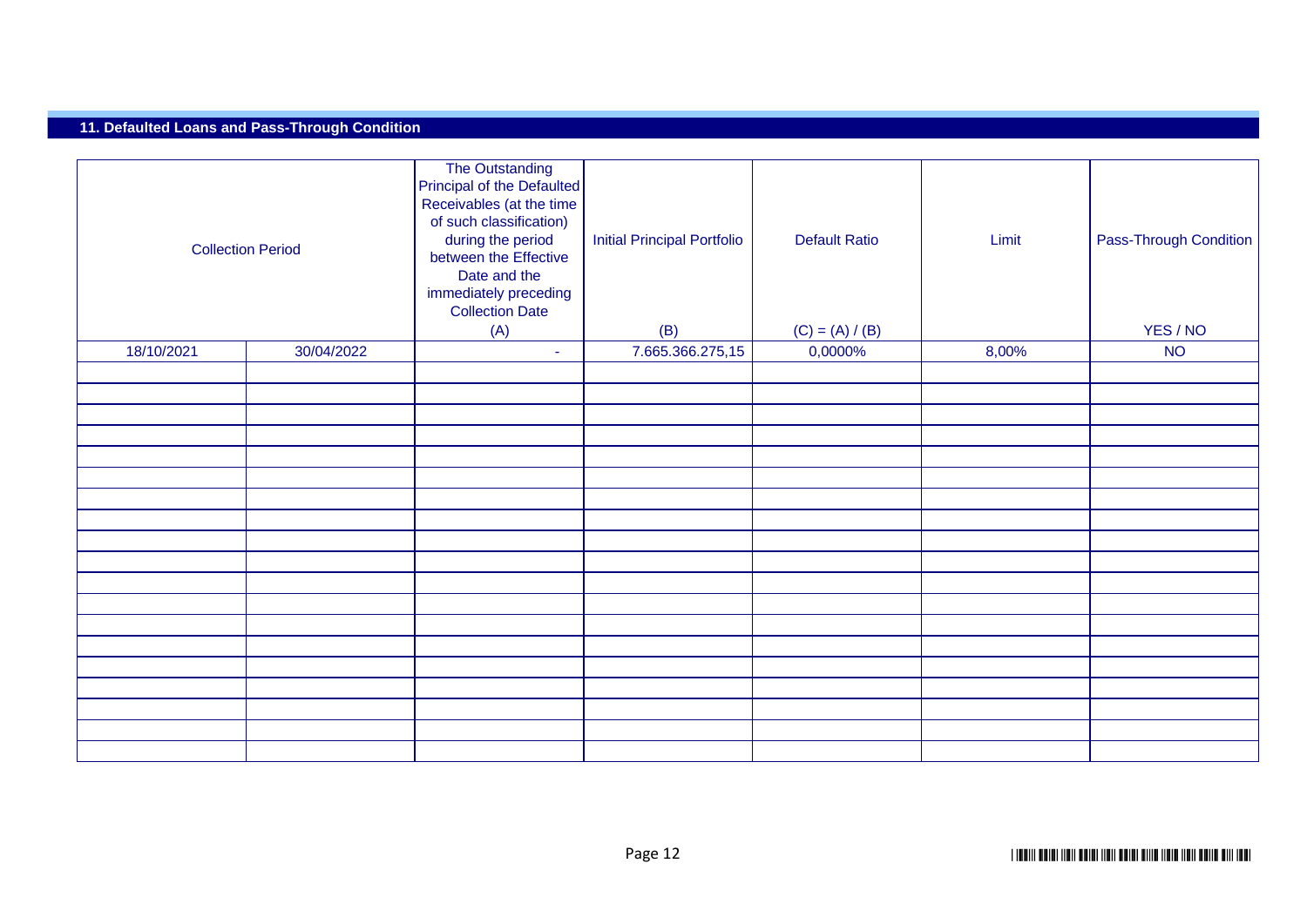# **12. Repurchase**

|                          |            |                                        |                                           | Repurchase of performing Loans |                     | Repurchase of defaulted Loans          |                                           |       |                     |  |
|--------------------------|------------|----------------------------------------|-------------------------------------------|--------------------------------|---------------------|----------------------------------------|-------------------------------------------|-------|---------------------|--|
| <b>Collection Period</b> |            | <b>Principal Amount</b><br>Repurchased | <b>Total Principal</b><br>Repurchased/IPP | Limit                          | Breach of the limit | <b>Principal Amount</b><br>Repurchased | <b>Total Principal</b><br>Repurchased/IPP | Limit | Breach of the limit |  |
| 18/10/2021               | 30/04/2022 | $\sim$                                 | 0,00%                                     | 5,00%                          | <b>NO</b>           | $\sim$                                 |                                           | 5,00% | <b>YES</b>          |  |
|                          |            |                                        |                                           |                                |                     |                                        |                                           |       |                     |  |
|                          |            |                                        |                                           |                                |                     |                                        |                                           |       |                     |  |
|                          |            |                                        |                                           |                                |                     |                                        |                                           |       |                     |  |
|                          |            |                                        |                                           |                                |                     |                                        |                                           |       |                     |  |
|                          |            |                                        |                                           |                                |                     |                                        |                                           |       |                     |  |
|                          |            |                                        |                                           |                                |                     |                                        |                                           |       |                     |  |
|                          |            |                                        |                                           |                                |                     |                                        |                                           |       |                     |  |
|                          |            |                                        |                                           |                                |                     |                                        |                                           |       |                     |  |
|                          |            |                                        |                                           |                                |                     |                                        |                                           |       |                     |  |
|                          |            |                                        |                                           |                                |                     |                                        |                                           |       |                     |  |
|                          |            |                                        |                                           |                                |                     |                                        |                                           |       |                     |  |
|                          |            |                                        |                                           |                                |                     |                                        |                                           |       |                     |  |
|                          |            |                                        |                                           |                                |                     |                                        |                                           |       |                     |  |
|                          |            |                                        |                                           |                                |                     |                                        |                                           |       |                     |  |
|                          |            |                                        |                                           |                                |                     |                                        |                                           |       |                     |  |
|                          |            |                                        |                                           |                                |                     |                                        |                                           |       |                     |  |
|                          |            |                                        |                                           |                                |                     |                                        |                                           |       |                     |  |